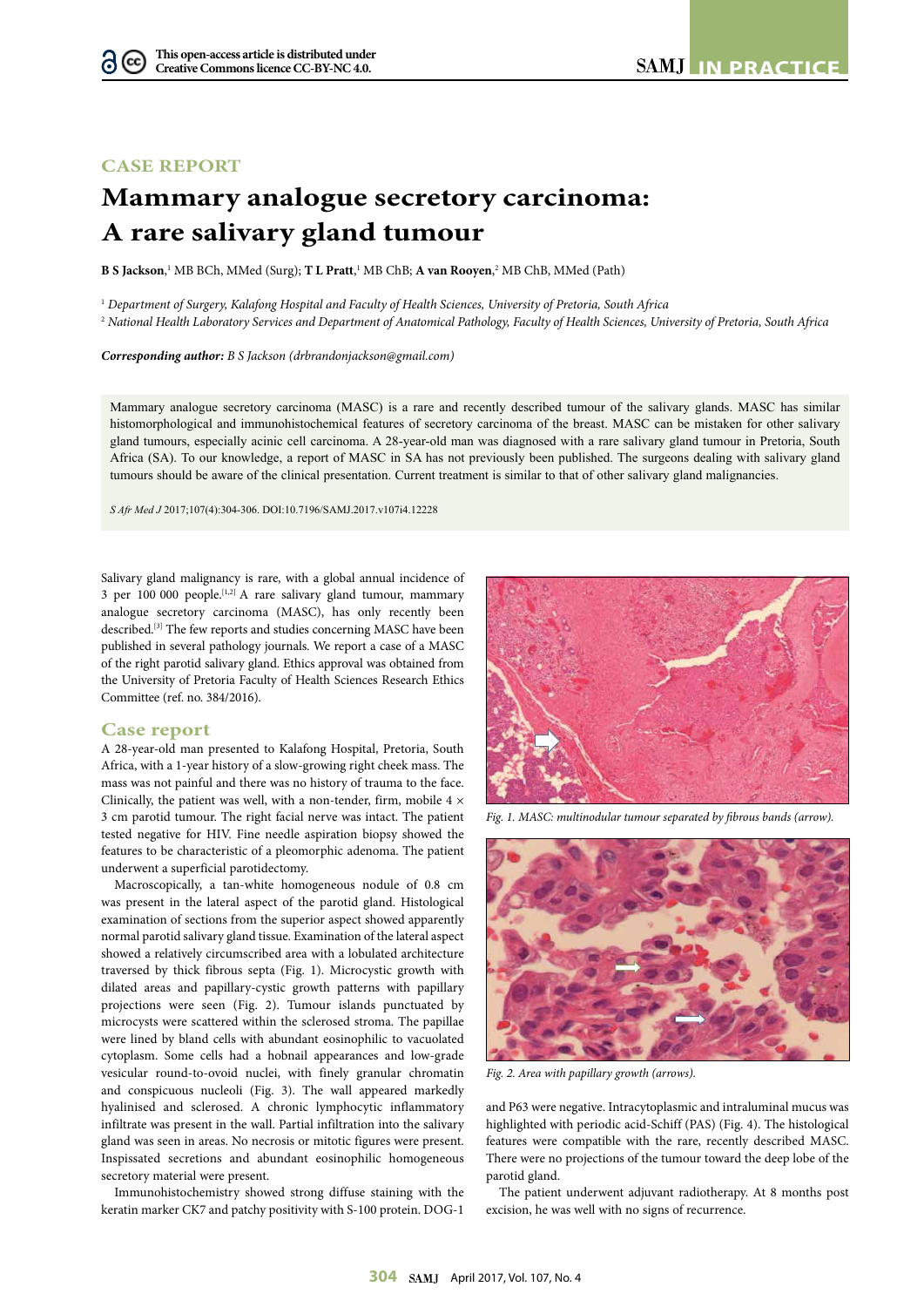

*Fig. 3. Area with microcystic pattern and prominent intraluminal secretions (arrow head). Nuclei with finely granular chromatin and conspicuous nucleoli (arrows).*

## **Discussion**

In 2010, Skálová *et al*.<sup>[3]</sup> published a description of 16 cases of salivary gland tumours, which were reminiscent of secretory (juvenile) carcinoma of the breast, and subsequently proposed MASC to describe the tumours.[4] Secretory carcinoma is a rare tumour of the breast with a characteristic histological appearance.<sup>[5]</sup>

Breast and salivary gland tissues are derived from the same ectodermal embryonic origin.<sup>[2]</sup> Salivary and mammary gland tissue have identical ductulo-acinar architecture. Both tumours consist of microcystic and solid areas with abundant vacuolated colloid-like PAS-positive secretions within the microcystic spaces.[6,7] Both tumours are triple (ER/PR/Her-2)-negative. Breast secretory carcinomas are clinically slow growing, recur locally, occur mainly in young females and generally have a favourable outcome.[4] MASC can be clinically slow growing or have an aggressive pattern with metastases and increased mortality.[3]

MASC can be mistaken for acinic cell carcinoma; however, MASC does not have acinar cells with cytoplasmic PAS-positive, zymogen-like granules.[3] The majority of MASC cases were previously diagnosed as 'zymogen-poor' acinic cell carcinoma, but also have similar features to low-grade cribiform cystadenocarcinoma, adenocarcinoma not otherwise specified, and low-grade muco-epidermoid carcinoma.<sup>[9,10]</sup>

Acinic cell carcinoma of the breast is composed of cells arranged in microcystic, solid and microglandular areas, and resembles acinic cell carcinoma of the salivary glands. The immunohistochemical and clinicopathological findings of salivary acinic cell carcinoma are similar to those of breast secretory carcinomas.<sup>[3]</sup>

MASC is rubbery and has a white-to-grey surface when cut. Microscopically, the tumour is a circumscribed (but not encapsulated) multinodular mass divided by fibrous septa with microcystic, glandular and solid growth patterns.<sup>[4,8]</sup> Tumour cells are relatively uniform.[11] The tumour can invade within the salivary gland and can extend into the surrounding structures.<sup>[3,8]</sup> The tumour cells have low-grade vesicular nuclei, finely granular chromatin and a distinctive centrally located nucleolus. The nucleus is surrounded by pale eosinophilic granular or vacuolated cytoplasm.[3,4] Mitotic rates are usually 0 - 1 mitotic figures/10 high-powered fields.<sup>[12]</sup>

Immunohistochemical studies show positive staining with vimentin, mammaglobin, cytokeratin 7 and S-100 protein.<sup>[3,8]</sup> Mammaglobin and S-100 protein can also be positive in polymorphous lowgrade adenocarcinomas and some adenoid cystic carcinomas.<sup>[13]</sup> Immunohistochemical stains are negative for DOG-1 and p63.<sup>[14]</sup>

Skálová et al.<sup>[3]</sup> showed that MASCs are associated with a recurrent chromosomal translocation t(12;15) (p13;q25), which results in



*Fig. 4. Secretions are highlighted with PAS stain (arrow).*

a fusion gene between the *ETV6* gene (chromosome 12) and the *NTRK3* gene (chromosome 15). This *ETV6-NTRK3* gene encodes for a chimeric tyrosine kinase.[3,4,7,15] Secretory carcinoma of the breast also has a recurrent chromosomal translocation t(12;15) (p13;q25), which also occurs some cases of myelogenous leukaemia, infantile fibrosarcoma and congenital mesoblastic nephroma.<sup>[12]</sup> Currently, salivary MASC is the only salivary gland tumour to harbour the recurrent chromosomal translocation t(12;15) (p13;q25).<sup>[4]</sup> *ETV6-NTRK3* gene fusion definitively diagnoses MASC, but not all laboratories are equipped to perform this highly specialised test.

The reported cases of MASC are diagnosed in the major salivary glands; the majority in the parotid gland. These tumours also occur in the minor salivary glands of the oral cavity. MASC has been documented in the lip, soft palate, hard palate, base of tongue and buccal mucosa. $[2,12,16]$  The reported cases are usually in males, with a male:female ratio of  $1.5:1$ ,  $[2,4,17]$  According to a retrospective study from 1990 to 2012 by Min *et al.*,<sup>[8]</sup> the average age of diagnosis is 46 years, with a usual range of  $14 - 77$  years.<sup>[2,8]</sup> The youngest reported case occurred in a 5-year-old girl.<sup>[18]</sup> The size of MASC ranges from 1.77 to 2.5 cm.<sup>[3,8,10]</sup> MASCs in the oral cavity are usually smaller (mean 0.9 cm) than those in the major salivary glands.[12,19]

MASC is considered to be a low-grade carcinoma that is slowgrowing, painless and with a relatively favourable prognosis.[7,12] It does not usually infiltrate surrounding structures, and perineural and vascular invasion is unusual.<sup>[12]</sup> MASCs have a 15% risk of local recurrences, especially if incompletely excised.[7] Simple enucleation of the tumour has a higher risk of local recurrence compared with excision.[7] MASCs have a 20% risk of lymph node metastases and 5% risk of distant metastases. Local recurrence usually occurs before distant metastases or tumour-related death.[7]

High-grade transformation is associated with an accelerated clinical course and poor outcome. Skálová *et al*. [3] reported on three patients with high-grade transformed MASC who received parotidectomy. Two of the three received postoperative radiotherapy, the third patient's condition being too poor to complete radiotherapy. All three died of metastatic disease within 2 - 6 years of diagnosis.[7]

Clinical stage at diagnosis is the most accurate predictor of prognosis. Treatment recommendations are tentative, as there has been a limited number of cases of MASC with published follow-up data.<sup>[20]</sup> The role of adjuvant radiotherapy has not been assessed in patients with MASC. However, in the presence of high-grade transformed MASC, radical surgery with neck dissection followed by adjuvant radiotherapy is advised.<sup>[7]</sup> The optimal follow-up period for MASC is also not currently determined.